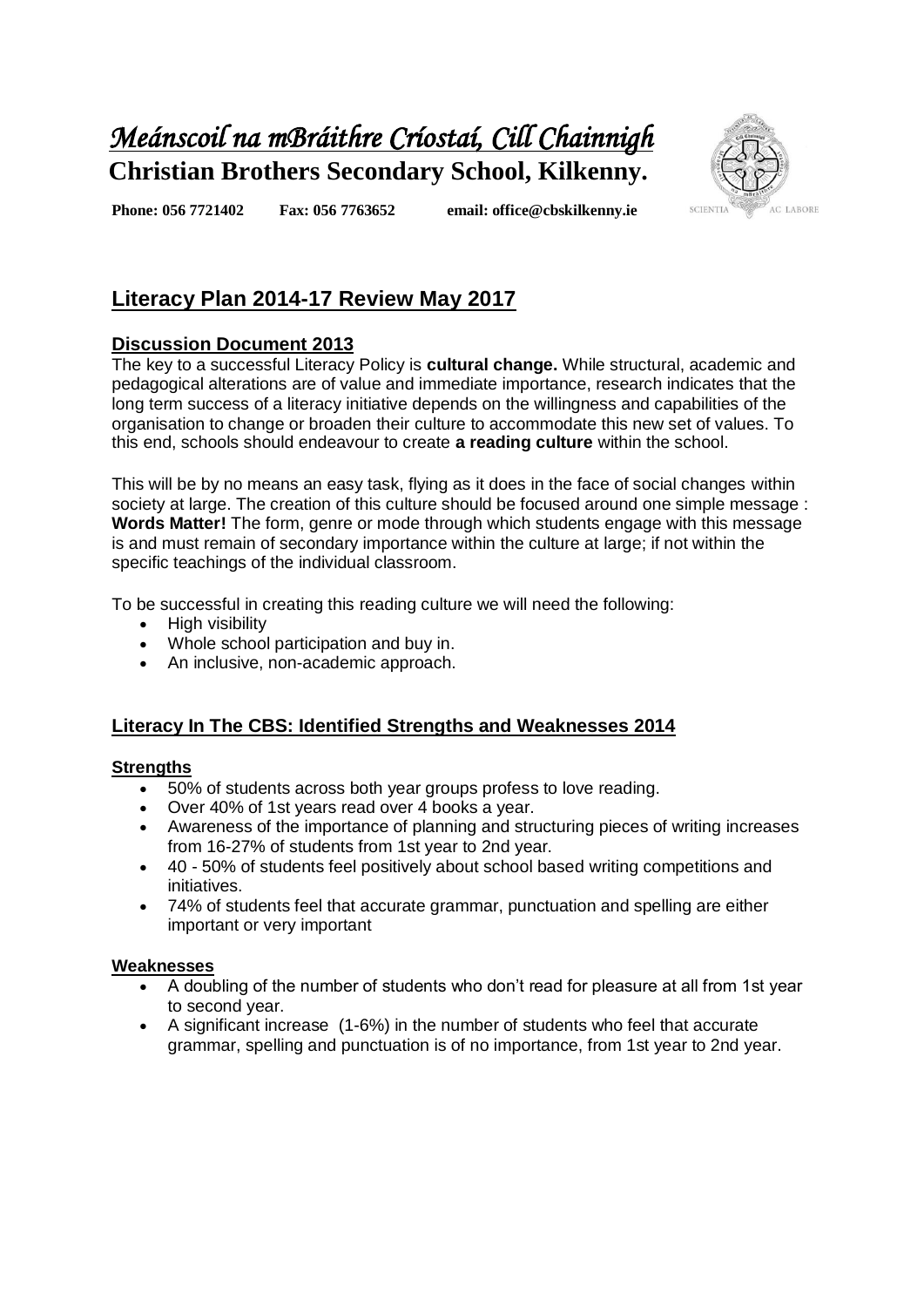# **Agreed Targets and Actions Literacy Plan 2014 - 17**

| <b>Targets</b>                                                                                                                                              | <b>Actions</b>                                       |                                             | <b>Review</b>                                       |                                                                                                                                               |                                                                                 |  |
|-------------------------------------------------------------------------------------------------------------------------------------------------------------|------------------------------------------------------|---------------------------------------------|-----------------------------------------------------|-----------------------------------------------------------------------------------------------------------------------------------------------|---------------------------------------------------------------------------------|--|
| <b>Book In The Bag Policy</b><br>To arrest the decline in the<br>1st/2nd/4th<br>number of students who                                                      |                                                      |                                             |                                                     |                                                                                                                                               | The creation of a reading<br>culture within the school                          |  |
| read for pleasure from 1st<br>year to second year (86% -<br>72%) by 3% by 2017                                                                              | <b>Reading Record</b>                                |                                             |                                                     | <b>Target Reduction 3%</b>                                                                                                                    |                                                                                 |  |
| Increase the %<br>improvement in reading                                                                                                                    | <b>Editing Checklist</b>                             |                                             |                                                     |                                                                                                                                               | <b>Realised Reduction</b>                                                       |  |
| ages from 1st to 2nd year<br>for the lower two cohorts                                                                                                      |                                                      | 1st year Literacy Class                     |                                                     |                                                                                                                                               |                                                                                 |  |
| $\approx$ 10 years and 10 - 12<br>years)                                                                                                                    | Resource sharing<br>Literacymaterials@cbskilkenny.ie |                                             |                                                     | Improvement of 1st/2nd year<br>reading ages                                                                                                   |                                                                                 |  |
|                                                                                                                                                             | <b>Literacy Week</b>                                 |                                             |                                                     |                                                                                                                                               | Comparative analysis of<br>reading age scores over the                          |  |
|                                                                                                                                                             | L.S.D Reading Programme 2nd<br>years                 |                                             |                                                     | duration of the plan to be<br>undertaken by The Learning<br><b>Support Department</b><br>September 2017                                       |                                                                                 |  |
|                                                                                                                                                             |                                                      |                                             |                                                     |                                                                                                                                               |                                                                                 |  |
| To reduce the percentage increase in the number of<br>students going from 1st Year to 2nd Year who feel<br>that grammar, spelling and punctuation are of no |                                                      |                                             | Permanent<br>vocabulary section<br>Vocab section in |                                                                                                                                               | <b>Student Perception as</b><br>to the Importance Of<br><b>Literacy Skills:</b> |  |
| importance from 6% to 2% by 2017                                                                                                                            |                                                      |                                             | all note copies/ all<br>subjects                    |                                                                                                                                               | Target Reduction 6% -<br>2%                                                     |  |
|                                                                                                                                                             |                                                      |                                             | Pre-teach vocab                                     |                                                                                                                                               | <b>Realised Reduction</b>                                                       |  |
|                                                                                                                                                             |                                                      |                                             |                                                     |                                                                                                                                               |                                                                                 |  |
| To improve learner outcomes in State<br>Examinations and to increase the uptake of<br>Higher Level English at Junior Certificate Level                      |                                                      | All teachers to<br>use A.F.L<br>techniques. |                                                     | <b>Learner Attainment</b><br><b>Outcomes</b><br>Comparative analysis of<br>Junior Cycle English results to<br>be undertaken September<br>2017 |                                                                                 |  |
| from 83% to 85% by 2017                                                                                                                                     |                                                      | Higher order<br>questioning                 |                                                     |                                                                                                                                               |                                                                                 |  |
|                                                                                                                                                             |                                                      | English Dept to<br>review E&C<br>reports.   |                                                     |                                                                                                                                               |                                                                                 |  |
|                                                                                                                                                             |                                                      | Mr Clarke to<br>provide<br>appropriate L.S  |                                                     |                                                                                                                                               |                                                                                 |  |

| increase the number of students who are comfortable<br>speaking and sharing their ideas in front of the class from | l 1 research and<br>presentation task<br>1st/2nd yr | Oral<br>Literacy |
|--------------------------------------------------------------------------------------------------------------------|-----------------------------------------------------|------------------|
|--------------------------------------------------------------------------------------------------------------------|-----------------------------------------------------|------------------|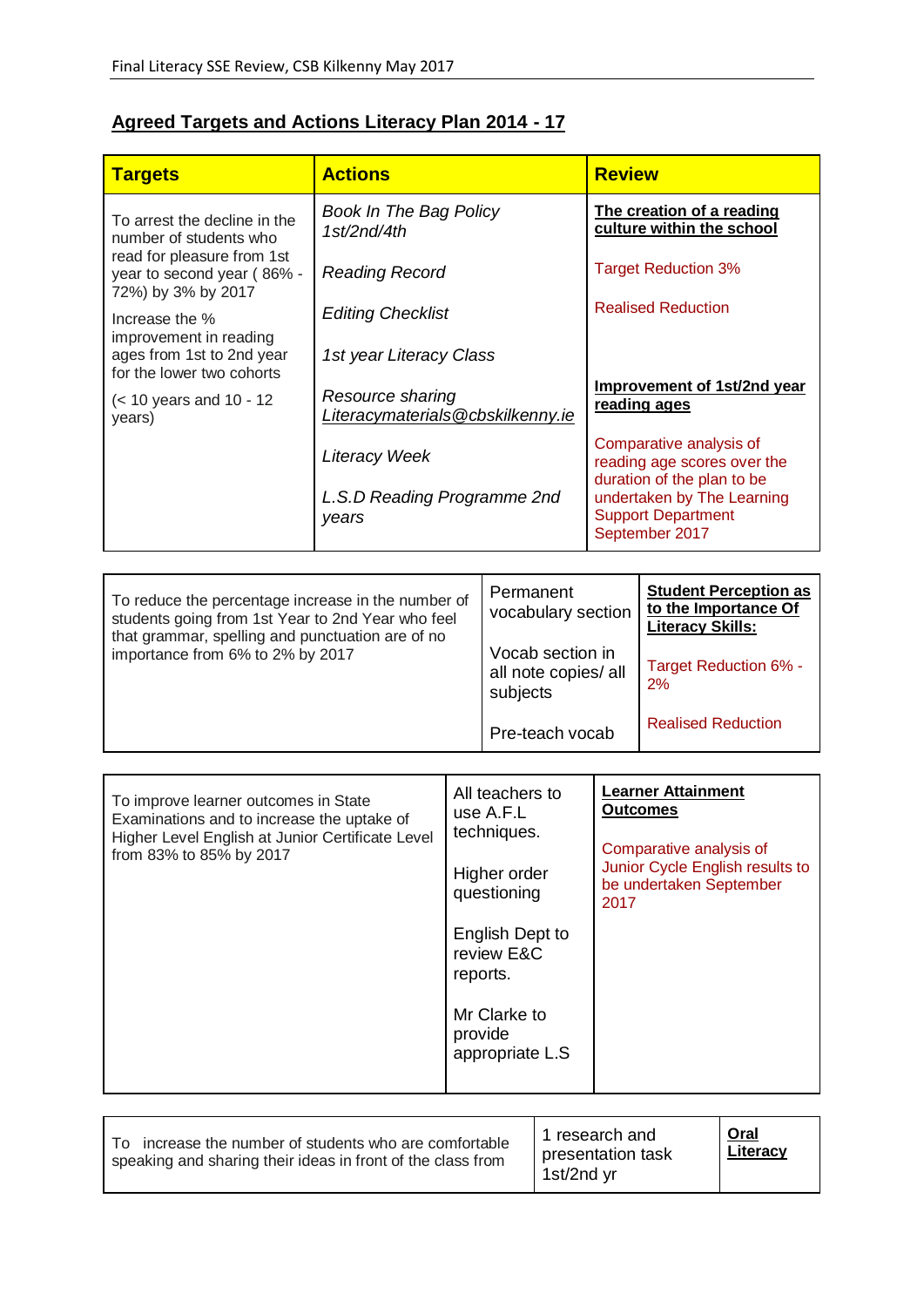| <b>Digital</b><br>Teachers to permanently<br>Digital Literacy: (Key skill: Managing myself)<br>Literacy<br>display email addresses.<br>To increase the % of students who get a chance to<br>learn in class through research, project work and<br><b>Targeted</b><br>technology from 24% at the end of 2nd year (11% and<br>Increase 6%<br>Increased digitalisation of<br>13% respectively) to 30% by 2017<br>subject departments<br>Realised<br>Creation of a digital<br>Increase<br>literacy and numeracy | 87% at the end of 2nd year to 93% by 2017.<br>(Oral Literacy: Key Skill) |                          | Target<br>Increase<br>6%<br>Realised<br>Increase |
|------------------------------------------------------------------------------------------------------------------------------------------------------------------------------------------------------------------------------------------------------------------------------------------------------------------------------------------------------------------------------------------------------------------------------------------------------------------------------------------------------------|--------------------------------------------------------------------------|--------------------------|--------------------------------------------------|
|                                                                                                                                                                                                                                                                                                                                                                                                                                                                                                            |                                                                          |                          |                                                  |
|                                                                                                                                                                                                                                                                                                                                                                                                                                                                                                            |                                                                          | class 1st and 2nd years. |                                                  |

# **S.S.E Literacy Plan: Implementation Review 2017**

### **Q1.Have you used the Book In The Bag strategy during free periods this year?\***

1st/2nd/4th year classes only where no work is assigned

|           | 2015 | 2017 |
|-----------|------|------|
| Always    | 19%  | 22%  |
| Sometimes | 62%  | 76%  |
| Never     | 9%   | 2%   |

#### **Q2.Is there a permanent Vocabulary whiteboard or section of the whiteboard in your classroom?\***

| 2015                     | 201 |     |
|--------------------------|-----|-----|
| Yes                      | 67% | 76% |
| No                       | 3%  | 2%  |
| Don't have own classroom | 30% | 22% |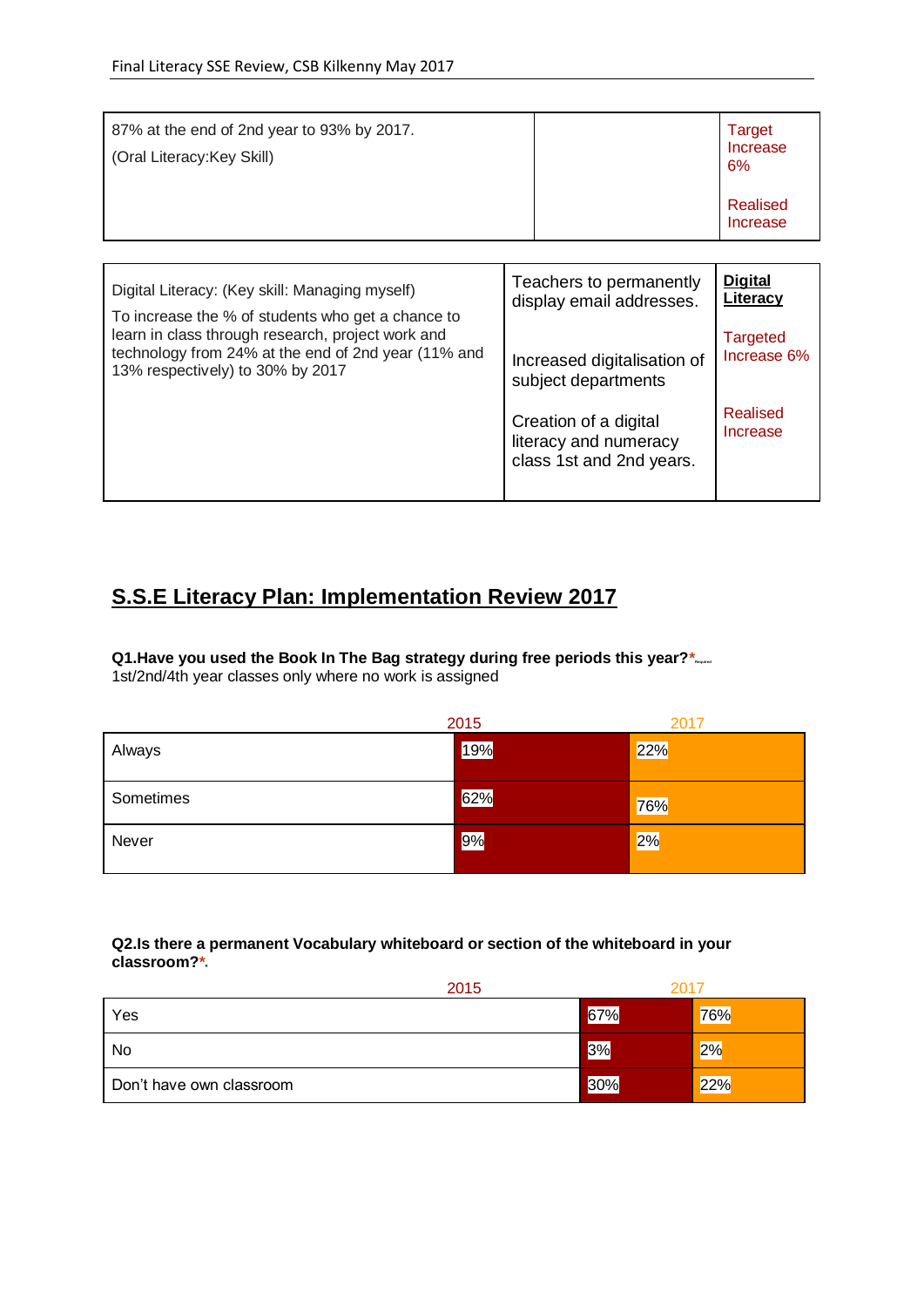### **Q3.Is your school e-mail address permanently displayed in your classroom?**

|                          | 2015 | 2011 |     |
|--------------------------|------|------|-----|
| Yes                      |      | 62%  | 68% |
| No                       |      | 9%   | 5%  |
| Don't have own classroom |      | 29%  | 27% |

#### **Q4. Have you made mention to students of The Editing Checklist in their diaries in response to writing or presentation difficulties?**\*

|     | 2015 | 2017 |
|-----|------|------|
| Yes | 26%  | 73%  |
| No  | 74%  | 27%  |

**Q5. Do your 1st and 2nd year students have a designated spelling section of their copies?\*** 

|    |             | 2015 | 2017 |
|----|-------------|------|------|
|    | Yes 50% 58% |      |      |
| No | 50% 42%     |      |      |

#### **Q6. Have you checked and signed 1st/2nd year students' Reading Records in their diaries?\***

|                               | 2015 | 2017 |     |
|-------------------------------|------|------|-----|
| Yes                           |      | 9%   | 8%  |
| No                            |      | 24%  | 22% |
| Not a tutor / English teacher |      | 67%  | 70% |